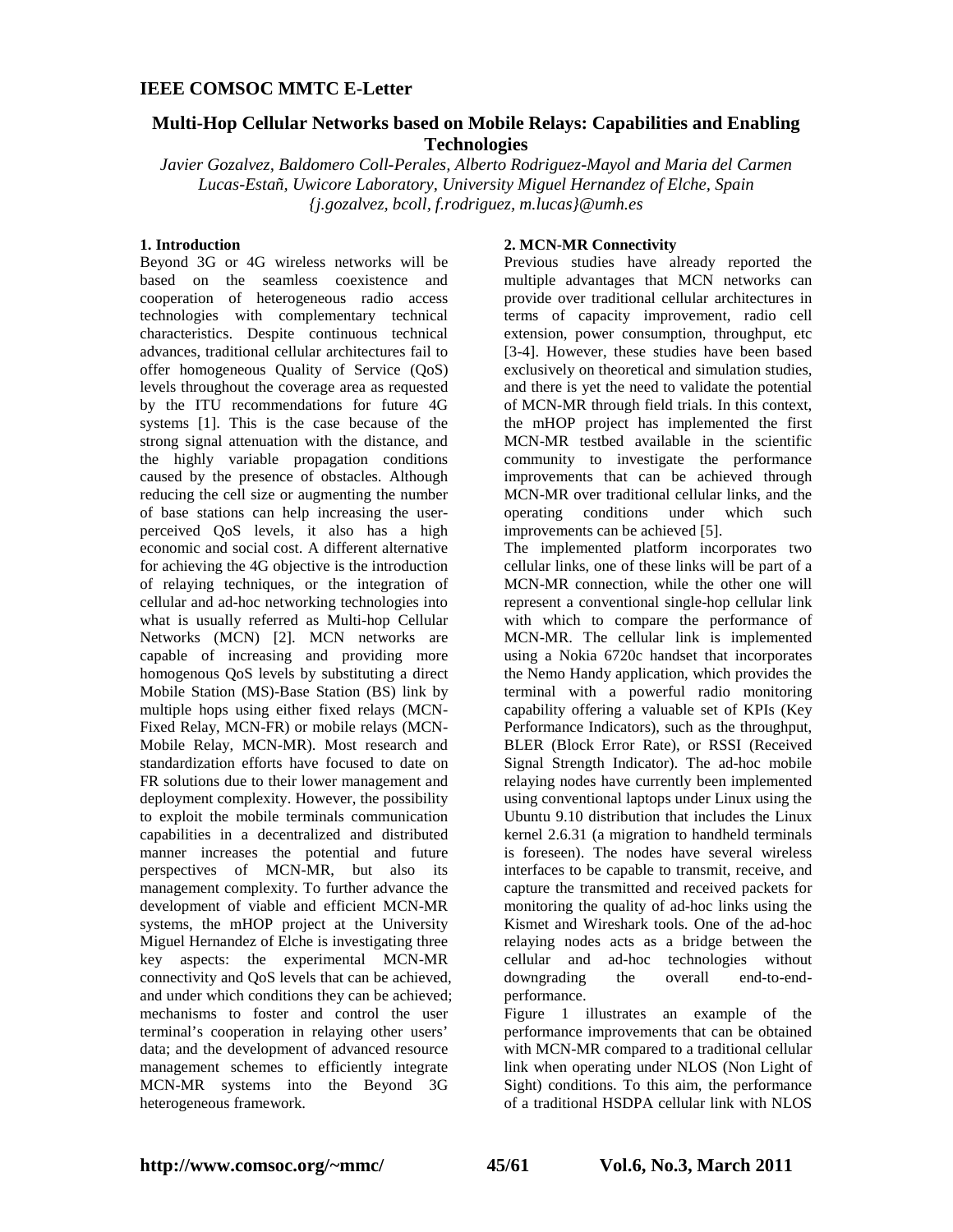

Figure 1. Field test and MCN-MR vs cellular throughput comparison

conditions with its serving BS is compared to that achieved with a MCN-MR link (integrating HSDPA and 802.11g at 2.4GHz) operating under LOS conditions through various hops. The field tests have been conducted at the campus of the University Miguel Hernandez of Elche. As it can be observed from Figure 1, the MCN-MR link (L1–mH1–mH2) can significantly increase the performance compared to the traditional cellular link (L2). The authors are currently conducting a large field testing campaign, including outdoor, indoor and outdoor/indoor scenarios, to investigate the performance benefits of MCN-MR. The resulting field traces, such as those reported in Figure 1, will be openly distributed to the community once all the processing and formatting has been done (the traces will be available at: at:

http://www.uwicore.umh.es/mhop.html).

### **3. MCN-MR Networking**

To achieve the expected benefits of MCN-MR systems, advanced multi-hop communications and networking protocols will be necessary. In particular, robust and energy-efficient multi-hop routing protocols will play an important role considering the challenging peer-to-peer propagation conditions and the constrained terminal's energy. Different multi-hop routing protocols have been proposed in the literature for MANETs (Mobile Ad-hoc NETworks) and mesh networks. Such proposals define cost functions considering parameters such as the number of hops between the source and destination nodes, energy, network congestion, Packet Error Rate (PER) or throughput [6-7]. MCN-MR systems are characterised by the presence of an ubiquitous signalling capability through the cellular network, and a fixed and known location of the BS (which represents either the destination or source node). Such knowledge can be further exploited to optimise the reliability and energyefficiency of MCN-MR multi-hop routing

protocols. With this philosophy, the authors have designed a set of energy-efficient routing and neighbour selection mechanisms [8-9] that reduce the energy consumption, signalling load and network congestion in the route search process, and provide alternatives to adequately balance performance and energy consumption. After extensive simulation studies, the mHOP project is now working to validate some of the implemented networking techniques through experimental SDR (Software Defined Radio) based hardware testbeds using the USRP2 platform. To this aim, an 802.11 real-time fully programmable node has been implemented. The platform incorporates the transmitter's physical layer implementation done by FTW [10], and a complete MAC implementation developed at UMH [11]. The MAC code will be openly distributed to the community (http://www.uwicore.umh.es/mhop.html).

### **4. Reputation Techniques**

MCN-MR systems will require the cooperation of terminal's in relaying other user's data. However, certain users might exhibit a selfish behavior motivated by aspects such as battery exhaustion, traffic overload, technological distrust, or intrinsic selfishness. To incentive nodes to cooperate in network functions, and prevent intentional attacks from malicious nodes, Selfishness Prevention Protocols (SPPs) are being investigated, in particular in the domain of MANETs [12]. Three main SPP categories can be identified: reputation-based, credit-based, and those based on game theory. Credit-based schemes use a virtual or real currency to pay for self originated data retransmitted by other nodes. Credit is then used to compensate for the utilization of resources in the relaying process, and it can be obtained by retransmitting other nodes packets or just by exchanging real money. Credit-based solutions are characterised by the need for a complex signalling solution and a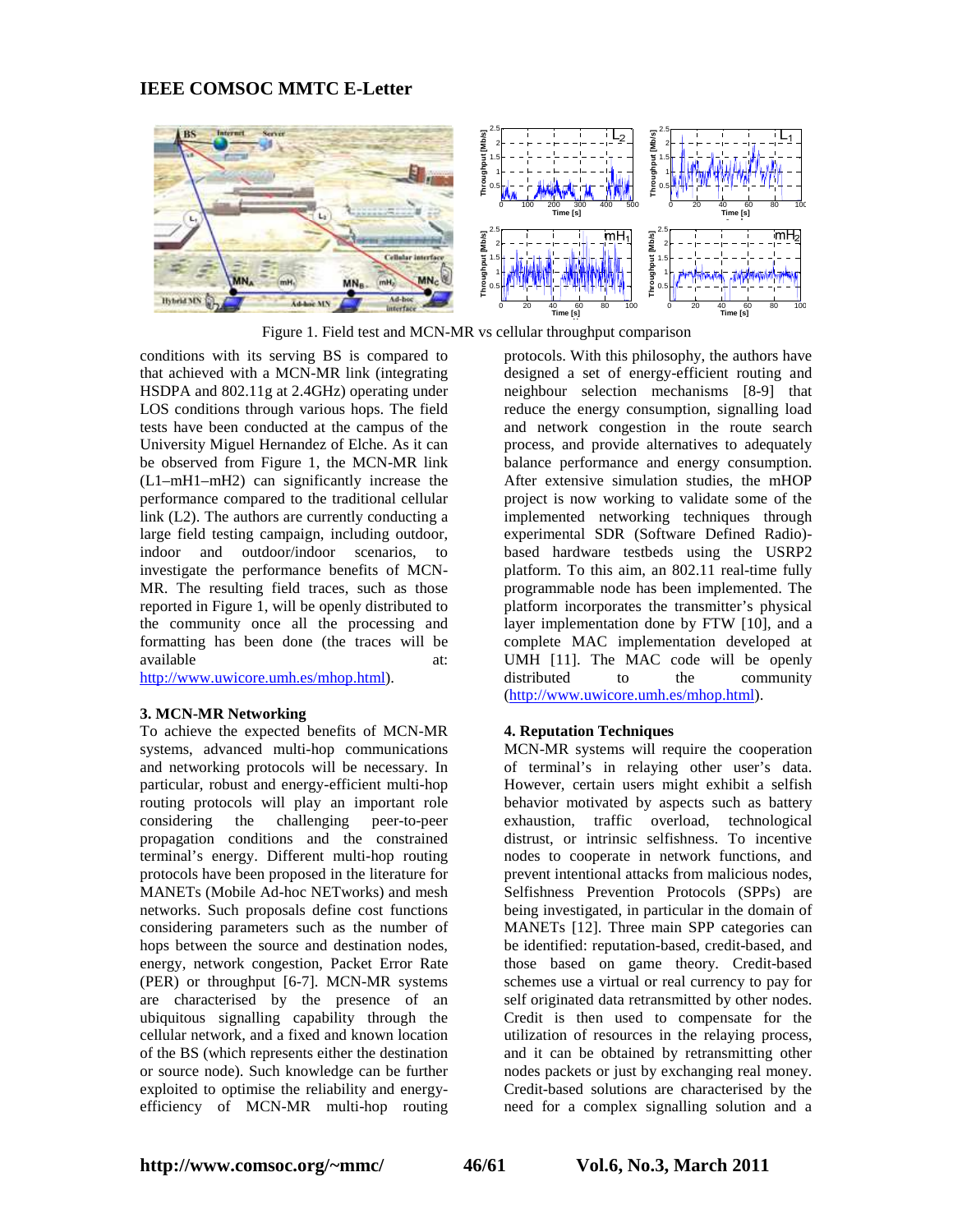tamper-proof hardware that compromise their scalability. Game theory models simulate a game where each mobile node can choose either to retransmit other nodes data or not. Equilibrium stability of different strategies can be studied analytically, but game theory models usually fail to reproduce important parameters of real systems. In this context, a more viable solution for future MCN-MR systems might be reputation techniques that base their operation on the observation of the behaviour of other nodes in order to fill a reputation table where the willingness to cooperate of the neighbor nodes is quantified. The reputation table is then used to identify selfish nodes and establish reliable multi-hop routes.

Despite their applicability perspective, current reputation techniques, which in general use the watchdog mechanisms to observe the behavior of other nodes [13], exhibit certain inefficiencies since they can mistake packet collisions or packet errors with intentional packet drops. To overcome these inefficiencies, the mHOP project has proposed new techniques that enhance the ability of the SPP to detect the real selfish nodes and reduce the number of incorrect accusations [14]. The proposed mechanisms are intended to be run in parallel with any reputation based SPP using the watchdog mechanism to detect nodes acting selfishly.

The majority of reputation-based SPP mechanisms proposed to date consider fully distributed systems, with the consequent difficulty to trace the reputation of mobile nodes. To integrate reputation-based SPP mechanisms into MCN-MR systems, the mHOP project is currently investigating how to exploit the ubiquitous cellular signalling capability of MCN-MR systems to develop robust and efficient (in terms of signalling, bandwidth and energy consumption) reputation-based SPP mechanism capable to adequately trace the users' reputation under mobile environments.

### **4. Conclusions**

MCN-MR systems can offer significant benefits over the traditional infrastructure-centric cellular systems. The integration of cellular and ad-hoc technologies, and the participation of mobile terminals in the relaying of data, creates new communication paradigms, but requires advanced mechanisms to efficiently manage the communications and computing resources of mobile terminals. In this context, the mHOP project is investigating some of the key technological components in MCN-MR systems,

in addition to analyzing the experimental potential of this emerging technology through field testing and prototyping. The following project's target will be to investigate how MCN-MR solutions can be fully integrated and efficiently managed in an heterogeneous wireless framework.

### **Acknowledgments**

This work has been supported by the Spanish Ministry of Science and Innovation, and FEDER funds under the project TEC2008-06728, and the Local Government of Valencia with reference ACIF/2010/161 and ACOMP/2010/111. The authors acknowledge the support of Orange.

#### **References**

[1] Recommendation ITU-R M.1645 – "Framework and overall objectives of the future development of IMT-2000 and systems beyond IMT- 2000".

[2] D. Cavalcanti et al., "Issues in integrating cellular networks WLANs, and MANETs: a futuristic heterogeneous wireless network", IEEE Wireless Communications Magazine, vol.12, no.3, pp. 30- 41, 2005.

[3] R. Pabst et al., "Relay-based deployment concepts for wireless and mobile broadband radio", IEEE Communications Magazine, vol.42, no.9, pp. 80- 89, 2004.

[4] A. Catovic et al., "Power efficiency of user cooperation in multihop wireless networks", IEEE Communications Letters, vol.9, no.12, pp. 1034-1036, 2005.

[5] J. Muñoz, B. Coll-Perales and J. Gozalvez, "Research Testbed for Field Testing of Multi-Hop Cellular Networks using Mobile Relays", Proc. of the 35th IEEE Conference on Local Computer Networks (LCN), October 2010, Denver.

[6] S. Lee and D. Cho, "On-Demand Energy-Efficient Routing for Delay- Constrained Service in Power-Controlled Multihop Cellular Network", Proc. of the IEEE Vehicular Technology Conference Fall, 2004, Los Angeles. [7] L. T. Nquyen and R. Beuran, "A load Aware Routing Metric for Wireless Mesh Networks", Proc. of the IEEE Symposium on Computers and Communications (ISCC), 2008, Morocco.

[8] B. Coll and J. Gozalvez, "Energy Efficient Routing Protocols for Multi-Hop Cellular Networks", Proc. of the 20th IEEE Personal, Indoor and Mobile Radio Communications Symposium (PIMRC), September 2009, Tokyo. [9] B. Coll and J. Gozalvez, "Neighbor Selection

Techniques for Multi-Hop Wireless Mesh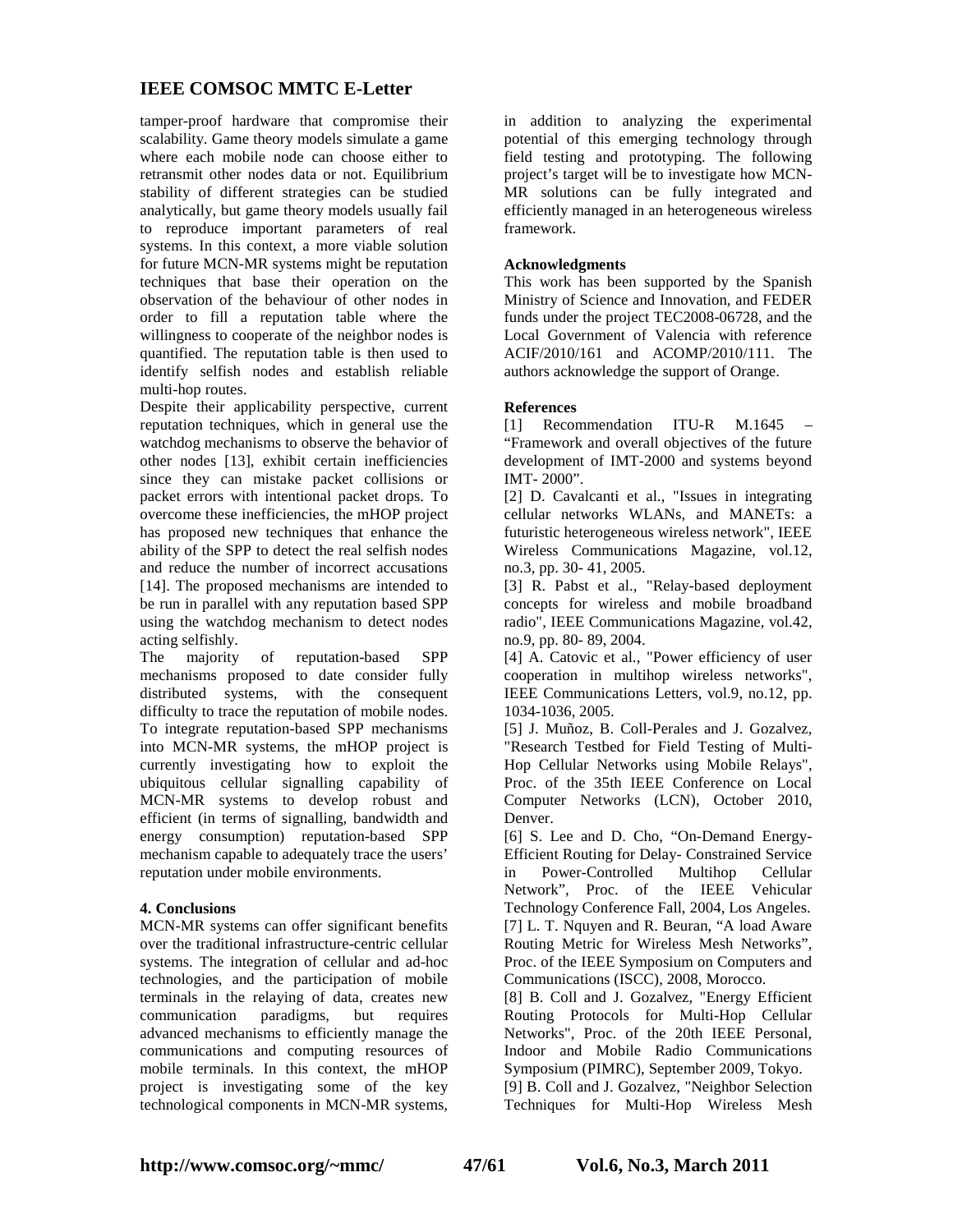Networks", Proc. of the 9th IEEE International Workshop on Wireless Local Networks (WLN'09), October 2009, Zürich.

 [10] P. Fuxjäger, et al., "IEEE 802.11p Transmission Using GNURadio", Proc. of the IEEE Karlsruhe Workshop on Software Radios, (WSR), 2010.

[11] J.R. Gutierrez-Agullo, B. Coll-Perales and J. Gozalvez, "An IEEE 802.11 MAC Software Defined Radio Implementation for Experimental Wireless Communications and Networking Research", Proc. of the 2010 IFIP/IEEE Wireless Days (WD), October 2010, Venice.

[12] Y. Yoo and D. P. Agrawal, "Why does it pay to be selfish in a MANET?," IEEE Wireless Communications Magazine, vol. 13, issue 6, pp. 87-97, Dec. 2006.

[13] S. Marti, et al., "Mitigating routing misbehavior in mobile ad-hoc networks," Proc. of the ACM International Conference on Mobile Computing and Networking (MobiCOM), 2000.

[14] A. Rodriguez-Mayol and J. Gozalvez, "Improving Selfishness Detection in Reputation Protocols for Cooperative Mobile Ad-hoc Networks", Proc. of the 21st IEEE Personal, Indoor and Mobile Radio Communications Symposium (PIMRC), September 2010, Istanbul.



**Javier Gozalvez** is Associate Professor and Director of the Uwicore Research Laboratory at the University Miguel Hernández of Elche (Spain), where he is leading research projects in the areas of heterogeneous wireless systems, vehicular communications, and wireless industrial communications. He holds an electronics engineering degree from the French Engineering School ENSEIRB, and a Ph.D. in Mobile Communications from the University of Strathclyde (Glasgow, UK). Javier currently serves as member of the Board of Governors of the IEEE Vehicular Technology Society, and as Mobile Radio Senior Editor of the IEEE Vehicular Technology Magazine. He was the General Co-Chair (2007, 2008, 2010) and Founder of the IEEE International Symposium on Wireless Vehicular Communications (WiVeC), General Co-Chair for the 3rd International Symposium on Wireless

Communications Systems (ISWCS), and TPC Co-Chair for the IEEE Vehicular Technology Conference Spring 2009.



**Baldomero Coll-Perales** is a PhD student at the Uwicore Laboratory of the University Miguel Hernández of Elche (Spain), funded by the Local<br>Government of Valencia. He holds a Government of Valencia. Telecommunications Engineering degree from UMH, for which he received the Best Student award by the Valencian professional organization of Telecommunications Engineers. His research activities focus on developing advanced networking and communications protocols for mobile relaying in multi-hop cellular systems.



**Alberto Rodriguez-Mayol** is a PhD student at the Uwicore Laboratory of the University Miguel Hernández of Elche (Spain), funded by the Local Government of Valencia. He holds a Telecommunications Engineering degree from UMH. His research activities focus on novel reputation-based mechanisms to foster mobile relaying cooperation in multi-hop cellular systems.



**Maria del Carmen Lucas-Estañ** is a research assistant at the Uwicore Laboratory of the